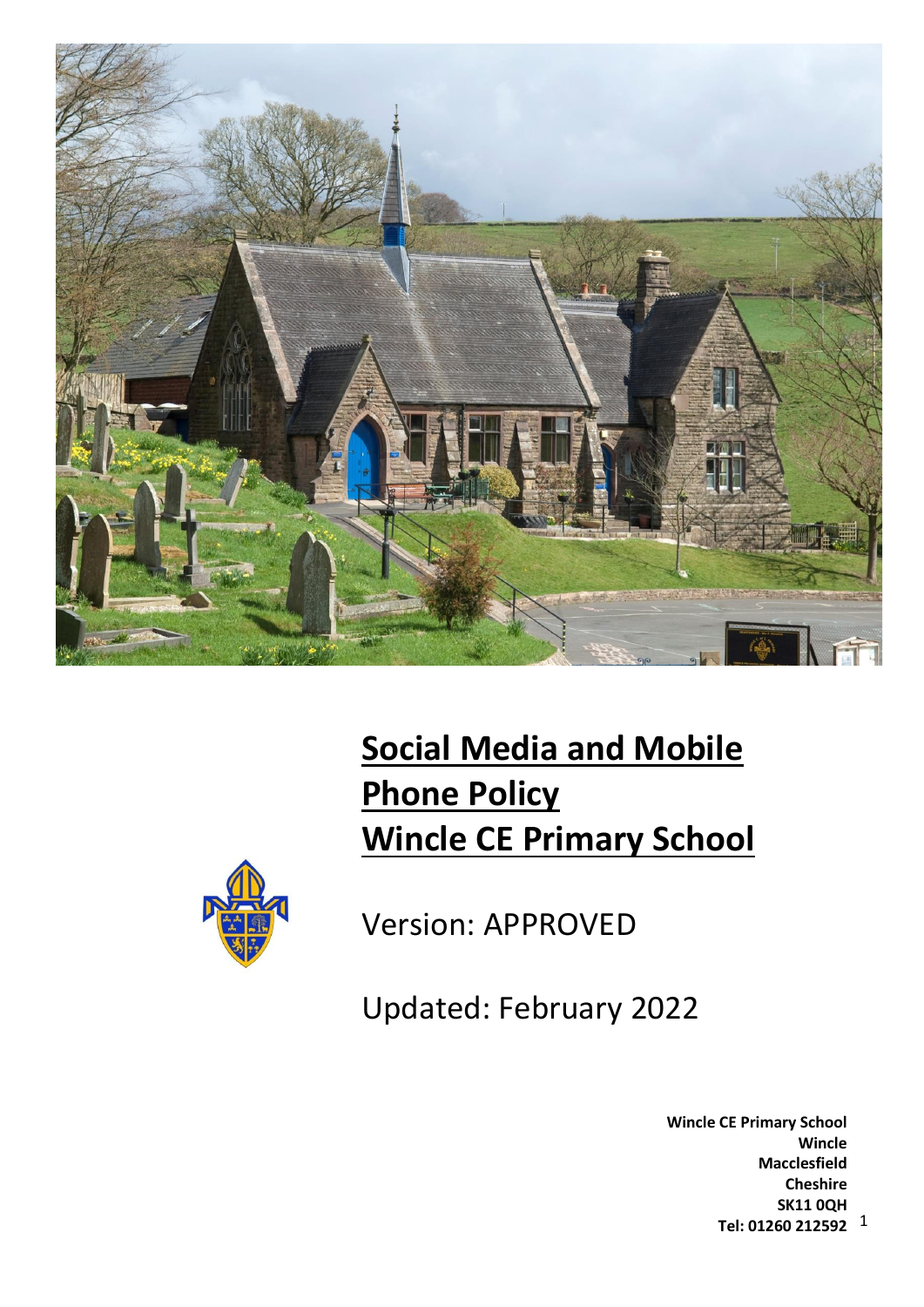#### **Version control**

| Date updated: | <b>Brief summary of changes:</b>                                                                                                                                                                                                                                                                                                                                                                                                                                                                                                                                 |
|---------------|------------------------------------------------------------------------------------------------------------------------------------------------------------------------------------------------------------------------------------------------------------------------------------------------------------------------------------------------------------------------------------------------------------------------------------------------------------------------------------------------------------------------------------------------------------------|
| February 2022 | Page 3- alteration of wording related to staff use of personal mobile phones - see highlighted<br>section.<br>Page 6 – removal of 'The head teacher will create a 'Wincle School' profile for parents to<br>communicate with.' As it has caused too much confusion having a Wincle School profile and<br>one for the headteacher.<br>Page 6 - addition of: 'Please note that the head teacher, when teaching, has a mobile phone<br>to answer phone calls. This is switched to silent but the headteacher may answer the phone<br>if the admin team are absent.' |

# Our school's vision:

*Wincle School creates an enriching and outstanding rural education, nurturing the whole individual: body, mind and soul, inspiring rounded, happy, courageous children who exhibit a passion for learning, a confident faith, a loving concern for community and an inclusive respect for all.*

Our school vision encompasses the responsibility for all staff to promote pupils' positive behaviour, **and**  encourage **an inclusive respect for all when working online**. Engaging all pupils in their behaviour and conduct whilst on social media is recognised as a crucial part of this holistic approach to **inspiring happy, courageous** children who display a l**oving concern for the community** around them.

We encourage our pupils to 'Shine like Stars' (Philippians 2:15) and to do this run with the following acronym:

|               | No act of kindness, no matter how small, is ever wasted." Aesop                                                        |
|---------------|------------------------------------------------------------------------------------------------------------------------|
|               | we would like our pupils to have the confidence to know that they can make a difference: have hope for the             |
| Service       | future.                                                                                                                |
|               | We encourage our pupils to challenge injustice and inequality                                                          |
|               | our principles are founded on the truth that we are loved by the Father, Saved by the Son and Sanctified by            |
|               | the Holy Spirit.                                                                                                       |
| Theology      | X We want to ignite passion and curiosity for learning, providing an exciting curriculum to inspire all learners to be |
|               | the best they can be.                                                                                                  |
|               | We encourage our pupils to show integrity                                                                              |
|               | We would like our pupils to have the courage to fight for what is important<br><b>XX</b>                               |
| Attitude      | When things are challenging, we would like our pupils to display perseverance and not give up.<br>☆                    |
|               | Learn from yesterday, live for today, hope for tomorrow" Albert Einstein                                               |
|               | We nurture the whole individual: body, mind and soul                                                                   |
|               | We encourage the pupils to respect every living creature and show compassion.<br>77                                    |
| Relationships | we would like our children to treat other people as they would like to be treated following Jesus' example.            |
|               | We are all unique                                                                                                      |
|               | We help all Nildren build trusting relationships                                                                       |
|               | Clothe yourselves with compassion, kindness, humility, gentleness and patience.' (Colossians 3:12)                     |
|               |                                                                                                                        |
| Shine like    | am the Light of the world; he who follows Me will not walk in the darkness, but will have the Light of life."          |
| stars         | (John 8:12)                                                                                                            |
|               | We would like our pupils to shine in their behaviour, attitudes, relationships and learning.                           |

## **Social Media Policy**

This policy is applicable to all employees of Wincle Primary School and covers all uses of social networking applications which are used privately.

This policy should be read alongside our Disciplinary Policy and Procedure, Acceptable Use Policy and E-Safety Policy

## **AIMS**

To support all employees by establishing clear guidelines on the proper use of social media so that:

- the school is not exposed to legal challenge;
- the reputation of the school is not adversely affected;
- employees do not put themselves in a vulnerable position;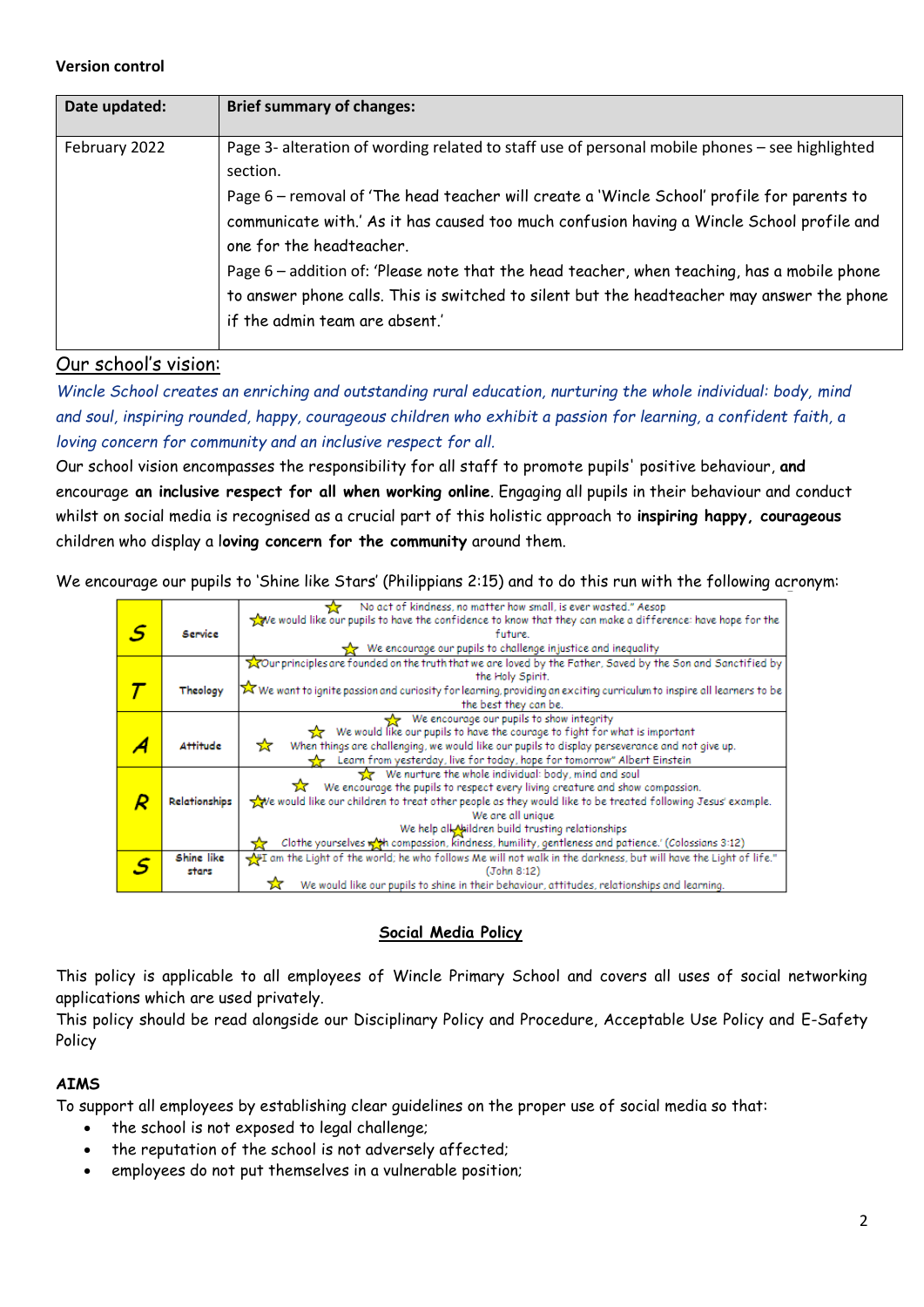- employees understand how information provided via social networking applications can be representative of the school; and
- the use of social media does not impact on the school.

# **PRINCIPLES**

The school recognises that many employees make use of social media in a personal capacity and, in the majority of cases, this is uncomplicated and trouble-free. Whilst the school respects an employee's right to a private life and has no wish to interfere with this, when using such sites, employees must consider the potential impact it could have on their professional position, their own reputation and that of the school. The following identifies how an employee's personal life and work life can start to overlap.

- By identifying themselves as employees of the school, i.e. adding the school name on profiles, the perception of users will be that staff are representative of the school. It is therefore important that employees are mindful of the professional standards that are expected of them. Anything posted, including innocent remarks, have the potential to escalate into something that could potentially damage the image and reputation of the school or Council, or undermine its work. The originating comment may be traced back to an employee of the school and, even if they have not been involved in the latter stages of the comments, they may find themselves subject to a disciplinary investigation.
- Individuals making complaints search the web for information about staff involved in their case finding social networking sites, blogs and photo galleries that could give fuel to their concerns or help them to identify personal information about them.
- Journalists increasingly use the web to research stories, and may reprint photos or comments that they find.
- Law firms research social networking sites as a matter of course in preparing divorce, private law children's cases and other court proceedings.
- Some organisations also look on social networking sites to find out information about people applying for jobs.

# **SOCIAL MEDIA**

## **Definition of social media**

For the purpose of this policy, social media is a type of interactive online media that allows parties to communicate instantly with each other or to share data in a public forum. The term social media refers to a number of online networking platforms such as:

- blogs (written, video, podcasts), e.g. WordPress, Blogger, Tumblr;
- micro-blogging websites, e.g. Twitter;
- social networks, e.g. Facebook, LinkedIn;
- forums/message boards; and
- content-sharing sites, e.g. Flickr, YouTube and Instagram.

Employees should be aware that there are many more examples of social media and this is a constantly changing area. Employees should follow the guidelines outlined in this policy in relation to any social media that they use.

## **Personal use of social media at work**

Employees are not allowed to access social media websites for their personal use from the school's computers or devices at any time. This includes laptop/palm-top/hand-held computers or devices (e.g. mobile phones) distributed by the school for work purposes.

The school understands that employees may wish to use their own computers or devices, such as laptops and palmtop and hand-held devices (e.g. mobile phones), to access social media websites while they are at work. Employees must limit their personal use of social media on their own equipment to their official rest breaks such as on their lunch break/times. The use of any personal computers or devices must be discreet, appropriate (e.g. not in the presence of pupils) and in no way interfere with work.

Mobile phones, should always be switched off and left in a safe place during lesson times unless the mobile phone is used for school purposes i.e. connected to the phone system. This is the case for the admin team and headteacher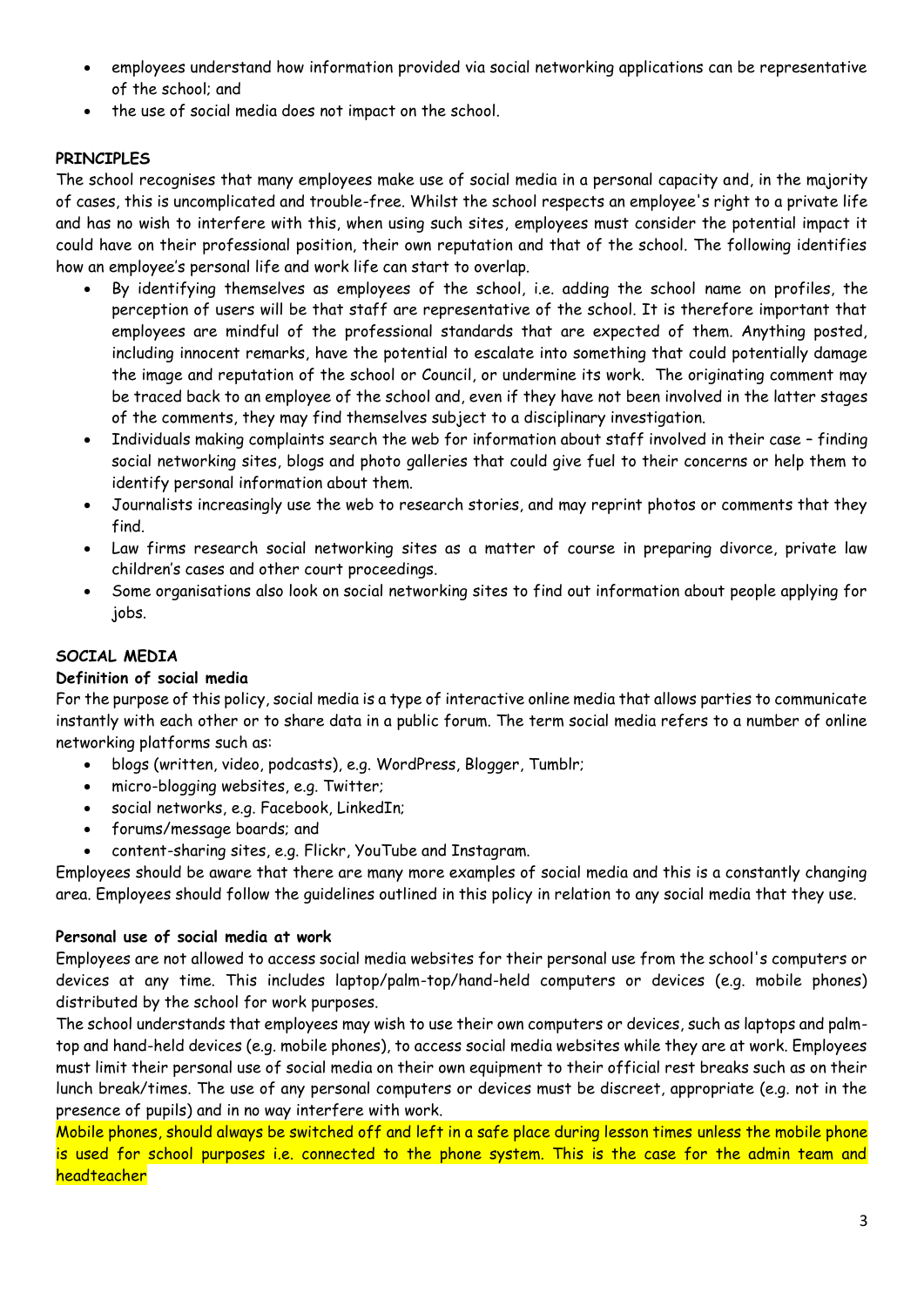# **Social media in a personal capacity**

The school recognises that many employees make use of social media in a personal capacity. However, the employee's online profile, e.g. the name of a blog or a Twitter name, must not contain the school name. Furthermore, while they are not acting on behalf of the school, employees must be aware that they can damage the school if they are recognised as being one of the school employees. Any communications that employees make in a personal capacity through social media must not:

# **a. bring the school into disrepute, for example by:**

- criticising the school;
- criticising or arguing with management, colleagues, children or their families;
- making defamatory comments about individuals or other organisations; or
- posting images that are inappropriate, for example, photographs of themselves or colleagues taken at work or links to inappropriate content;

# **b. breach confidentiality, for example by:**

- revealing any information owned by the school; or
- giving away confidential information about an individual (such as a colleague or child) or an organisation, e.g. the school or the Local Authority;
- **c. abuse their position of trust when working with children/young people, for example by:**
	- contacting children or their families through social networking sites unless the reason for this contact has been clearly and firmly established by the head teacher or chair of governors;
	- accepting any requests to become a named friend on a social networking site made by a child/young person; or
	- uploading any photographs or video containing images of children/young people for whom the employee holds a position of trust unless in line with the school procedures;
- **d. breach copyright, for example by:** 
	- using someone else's images or written content without permission;
	- failing to give acknowledgement where permission has been given to reproduce something; or
- **e. do anything that could be considered discriminatory against, or bullying or harassment of, any individual, for example by:** 
	- making offensive or derogatory comments relating to sex, gender reassignment, race (including nationality), disability, sexual orientation, religion or belief or age;
	- using social media to bully another individual (such as an employee of the school);
	- using social media to exclude other individuals; or
	- posting images that are discriminatory or offensive.

## **Security and identity theft**

Employees should be aware that social networking websites are a public forum, particularly if the employee is part of a "network". Employees should not assume that their entries on any website will remain private. Employees should never send abusive or defamatory messages.

Employees must also be security conscious and should take steps to protect themselves from identity theft, for example by restricting the amount of personal information that they give out. Social networking websites allow people to post detailed personal information such as date of birth, place of birth and favourite football team, which can form the basis of security questions and passwords. In addition, employees should:

- ensure that no information is made available, or referred to, that could provide a person with unauthorised access to the school and/or any confidential information;
- inform their manager immediately if they suspect that their personal site has been compromised or accessed by an unauthorised person;
- refrain from recording any confidential information regarding the school on any social networking website;
- check their security settings on social networking site so that information is only visible to the people who they want to see it;
- put their name into an internet search engine to see what people can find out about them; and
- help friends and colleagues out by letting them know if they spot things on their pages that might be misconstrued.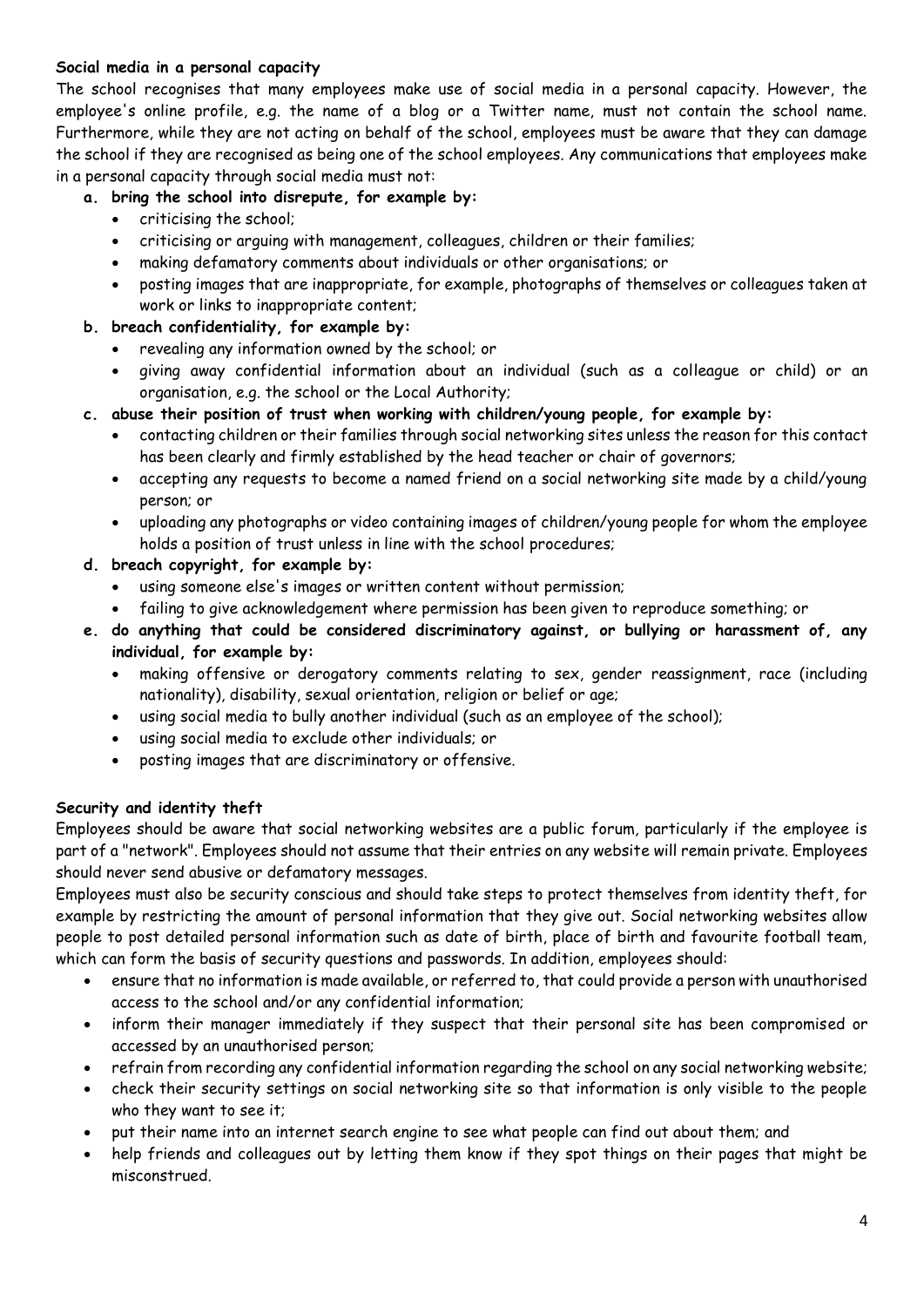## **Defamatory statements**

Material posted on a site may be defamatory if it contains something about the school's employees, partners, children or other individuals that an employee may come into contact with during the course of their work that is not true and undermines the school's reputation. For example, photographs or cartoons that may have been doctored to associate the school or its employees with a discreditable act.

## **Libellous statements**

Material posted on a site may be considered libellous if it is in permanent form and directly or indirectly clearly identifies the school or one of its employees or children with material that damages their reputation. Employees should always use their own judgment but should bear in mind:

- that information that they share through social networking sites is still subject to copyright, Data Protection, Freedom of Information and Safeguarding legislation;
- the Code of Conduct; and
- other relevant school policies (e.g. Whistleblowing Procedure, Equality Policy and policies and guidance regarding acceptable use of email, intranet and internet whilst at work).

# **DISCIPLINARY ACTION**

All employees are required to adhere to this policy. Employees should note that any breaches of this policy may lead to disciplinary action under the school's disciplinary procedure. In situations where it becomes known that an employee has posted material to be defamatory or a breach of contract, the employee will be asked to remove the offending material from the social media site immediately.

Serious breaches of this policy, e.g. incidents of bullying of colleagues or social media activity causing serious damage to the school, may constitute gross misconduct and could result in dismissal.

# **EQUALITY**

Wincle CE Primary School will ensure that, when implementing the Social Media Policy, no employee will be disadvantaged on the basis of their gender or transgender, marital status or civil partnership, racial group, religion or belief, sexual orientation, age, disability, pregnancy or maternity, social or economic status or caring responsibility. This means that the policy may need to be adjusted to cater for the specific needs of an individual including the provision of information in alternative formats where necessary.